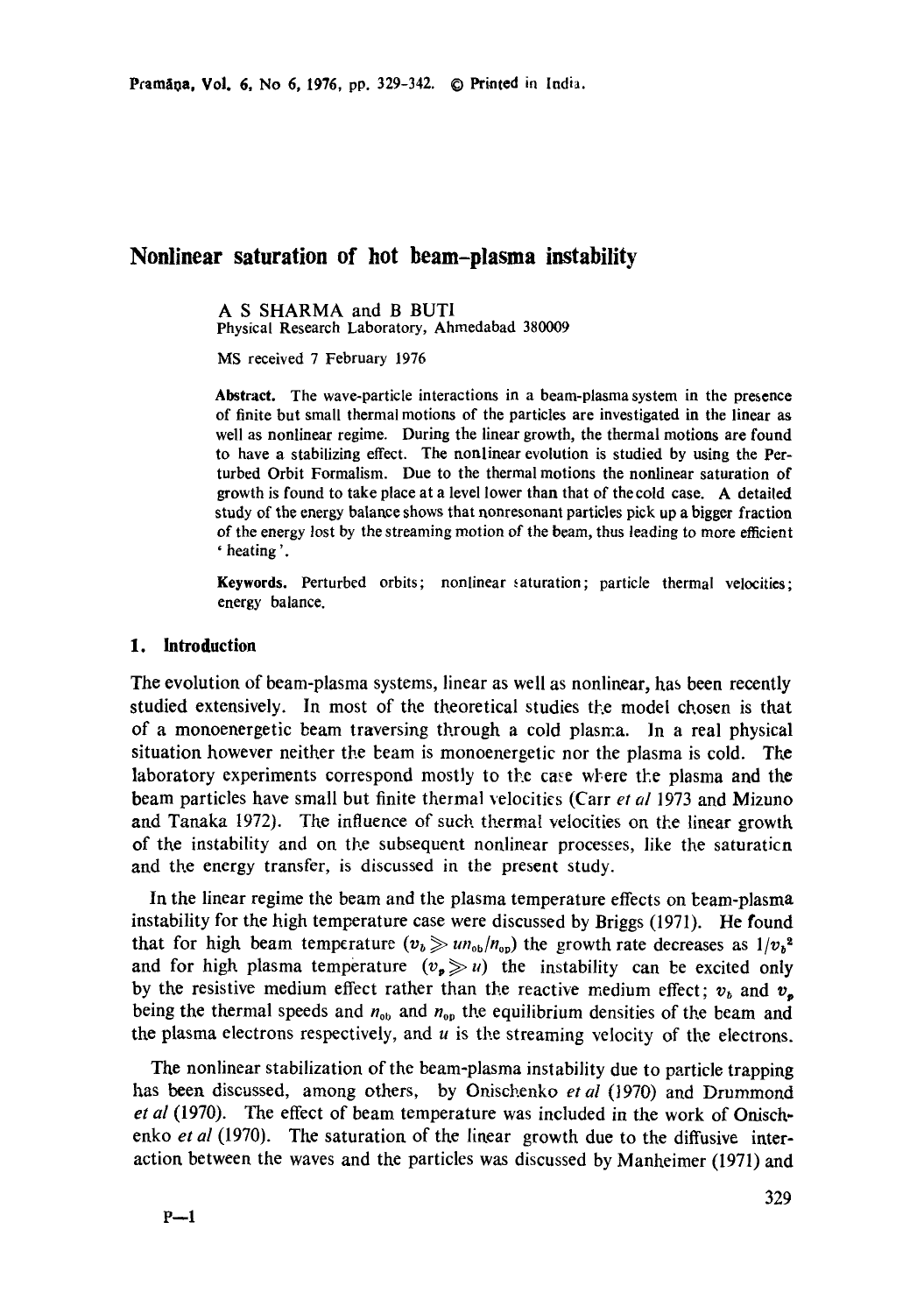Gupta (1972). The experimental results of Apel (1969) support such a situation. The influence of the weak thermal motion of both beam and plasma in such a situation is studied here by using the Perturbed Orbit Formalism of Dupree (1966).

The complete dispersion relation, linear as well as nonlinear, is derived in section 2. The effects of thermal motions on the linear growth and on the oscillation fiequency are obtained in section 3. In section 4 the diffusion coefficient governing the nonlinear interaction between the waves and the particles is derived. We get the saturation level by solving the complete dispersion relation in section 5. The redistribution of energy during tl.e wave-particle interaction is discussed in section 6. Section 7 however deals with the discussion of the results and also of some associated problems.

## **2. Dispersion relation**

Let us consider a collisionless beam-plasma system in which the plasma electrons are initially distributed as

$$
f_{\rm op}(v) = \frac{1}{(2\pi v_p)^{1/2}} e^{-\frac{v^2}{2v_p^2}}
$$
 (2.1)

and the beam electrons, which stream through the stationary plasma with a velocity  $u$ , are governed by the distribution function

$$
f_{\text{ob}}(v) = \frac{1}{(2\pi v_b)^{1/2}} e - \frac{(v - u)^2}{2v_b^2}
$$
 (2.2)

The system is taken to be isotropic, homogeneous, field-free and unbounded. Moreover the ions simply provide the neutralizing background. The electrostatic behaviour of such a system is described by the Vlasov equation,

$$
\left(\frac{\partial}{\partial t} + v \frac{\partial}{\partial x} + \frac{e}{m} E \frac{\partial}{\partial v}\right) f_a(x, v, t) = 0. \tag{2.3}
$$

In order to study the nonlinear behaviour of the system we will use *the* perturbed orbit formalism of Dupree (1966) and Weinstock (1969). On following Dupree's technique as used by Gupta (1972) for the beam-plasma system, we write

$$
f_{a}(x, v, t) = \langle f_{a}(v, t) \rangle + \sum_{k} e^{iks} f_{ak}(v, t)
$$
\n(2.4)

and

$$
E = \sum_{k} E_k(t) e^{ikz + i\beta_k} = \sum_{k} E_k \exp\{-i\Omega_k t + ikx + i\beta_k\},\tag{2.5}
$$

where  $\beta_k$ 's are the initial phases and the brackets  $(\dots, \dots)$  indicate ensemble average over the initial phases. The turbulent wave-particle interactions are represented by a diffusion process in the velocity space and the ensemble average distribution function evolve according to the equation,

$$
\frac{\partial}{\partial t} \langle f_a(v, t) \rangle = \frac{\partial}{\partial v} D(v) \frac{\partial}{\partial v} \langle f_a(v, t) \rangle, \tag{2.6}
$$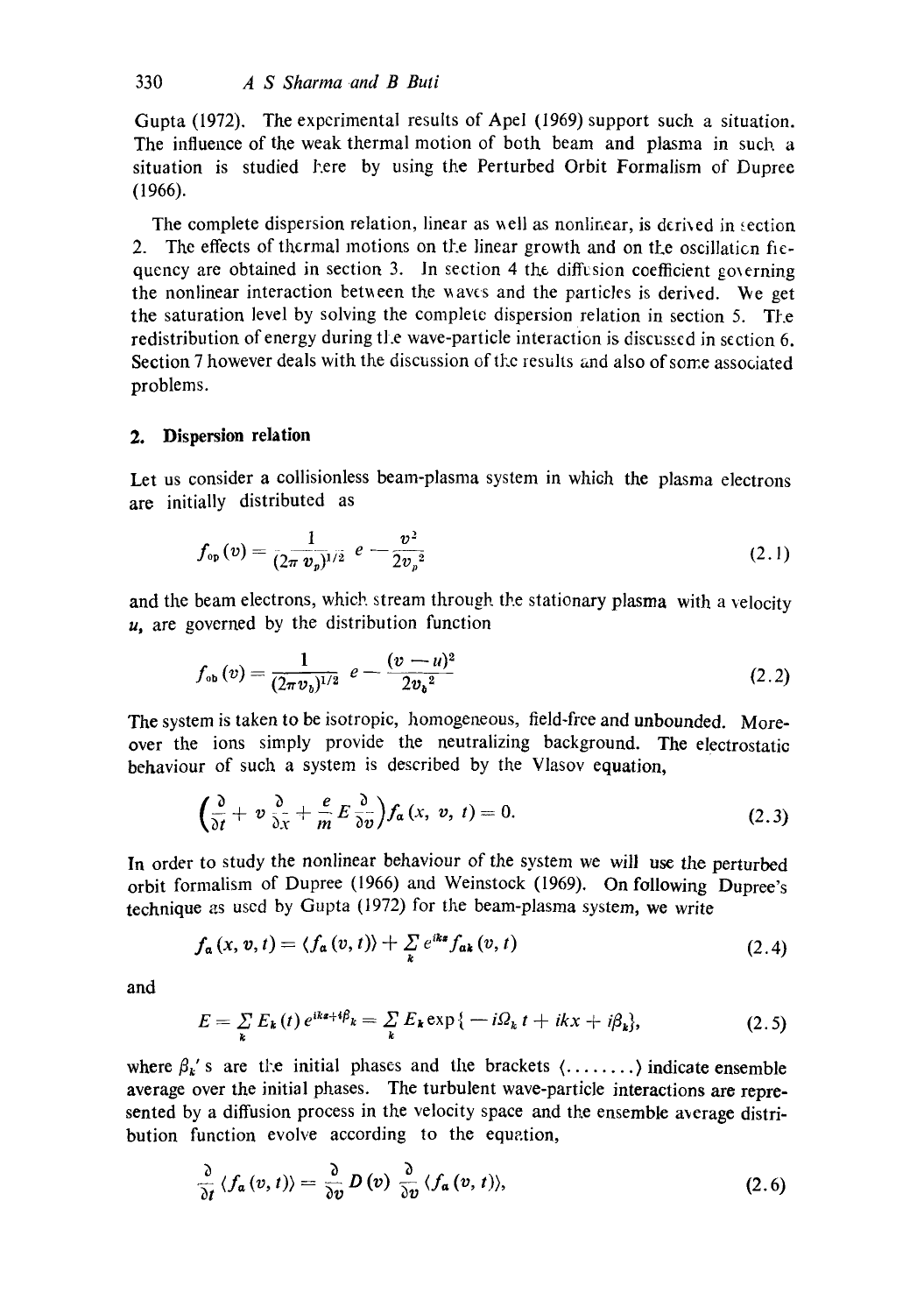where the diffusion coefficient is given by

$$
D(v) = \frac{e^2}{m^2} \sum_{k} |E_k(t)|^2 \int_0^{\infty} d\tau \exp \left\{ i \left( \Omega_k - kv \right) \tau - \frac{1}{3} k^2 D(v) \tau^3 \right\}
$$
\n(2.7)

On using eqs (2.4) to (2.6) in eq. (2.3), we obtain the dispersion relation

$$
\epsilon(\Omega_k, k) \equiv 1 + \sum_{\mathbf{a}} \frac{\omega_{\mathbf{a}}^2}{ik} \int dv \frac{\partial \langle f_{\mathbf{a}} \rangle}{\partial v} \int d\tau \exp \left\{ i(\Omega_k - kv) \tau - \frac{1}{3} k^2 D \tau^3 \right\}
$$
  
= 0. (2.8)

which describes the nonlinear behaviour of the system. In the limit  $D=0$  in the exponent, it reduces to the linear dispersion relation. While deriving eq. (2.8) the diffusion coefficient  $D$  has been assumed to be independent of  $v$ . Such a restriction, however, is not *Lecessary* in the formalism of Weinstock (1969).

Equations (2.6) to (2.8) completely describe the evolution of the system within the limitations of the formalism used, *e.g.,* the mode coupling terms are neglected. In the initial stages the wave grows by extracting energy from the streaming motion of the beam. As the amplitude of the wave increases the particles start feeling its presence. This takes the system to the nonlinear regime and the orbits of the particles now get perturbed by the growing amplitude of the wave. Finally when the saturation takes place, the wave-particle interaction reaches an equilibrium **state.**  *This* readustment of the waves and the particles against each other is *the* physical origin of the diffusion process envisaged in eqs (2.6) and (2.7).

The unstable waves start growing from the initial thermal noise level of the plasma and hence the diffusion process, which is dependent on the amplitude, may be neglected during the initial stage of the evolution. Thus putting  $D = 0$  and  $\langle f_a \rangle_o =$  $f_{oa}(v)$  into (2.8) we obtain the linear dispersion relation

$$
\epsilon_{L}(\Omega_{k}, k) \equiv 1 + \sum_{\alpha = b, \mathbf{p}} \frac{\omega_{\alpha}^{2}}{ik} \int d\mathbf{v} \frac{\partial}{\partial v} f_{\alpha}(\mathbf{v}) \int d\tau \exp\left\{i\left(\Omega_{k} - k\mathbf{v}\right) \tau\right\}
$$

$$
= 1 - \sum_{\alpha = b, \mathbf{p}} \omega_{\alpha}^{2} \int d\mathbf{v} \frac{f_{\alpha}(\mathbf{v})}{(\Omega_{k} - k\mathbf{v})^{2}} = 0, \tag{2.9}
$$

where  $\omega_{\alpha}^2 = (4\pi n_{\text{o} \alpha} e^2/m)$  is the plasma frequency.

#### **3. Effects of thermal motions on the lineas stability**

Since we are dealing with low temperatures, we shall solve the dispersion relation (2.9) by iteration. Now for a cold beam plasma, we have

$$
f_{\text{op}}(\mathbf{v}) = \delta(\mathbf{v}), \; f_{\text{op}}(\mathbf{v}) = \delta(\mathbf{v} - \mathbf{u})
$$

and the dispersion relation is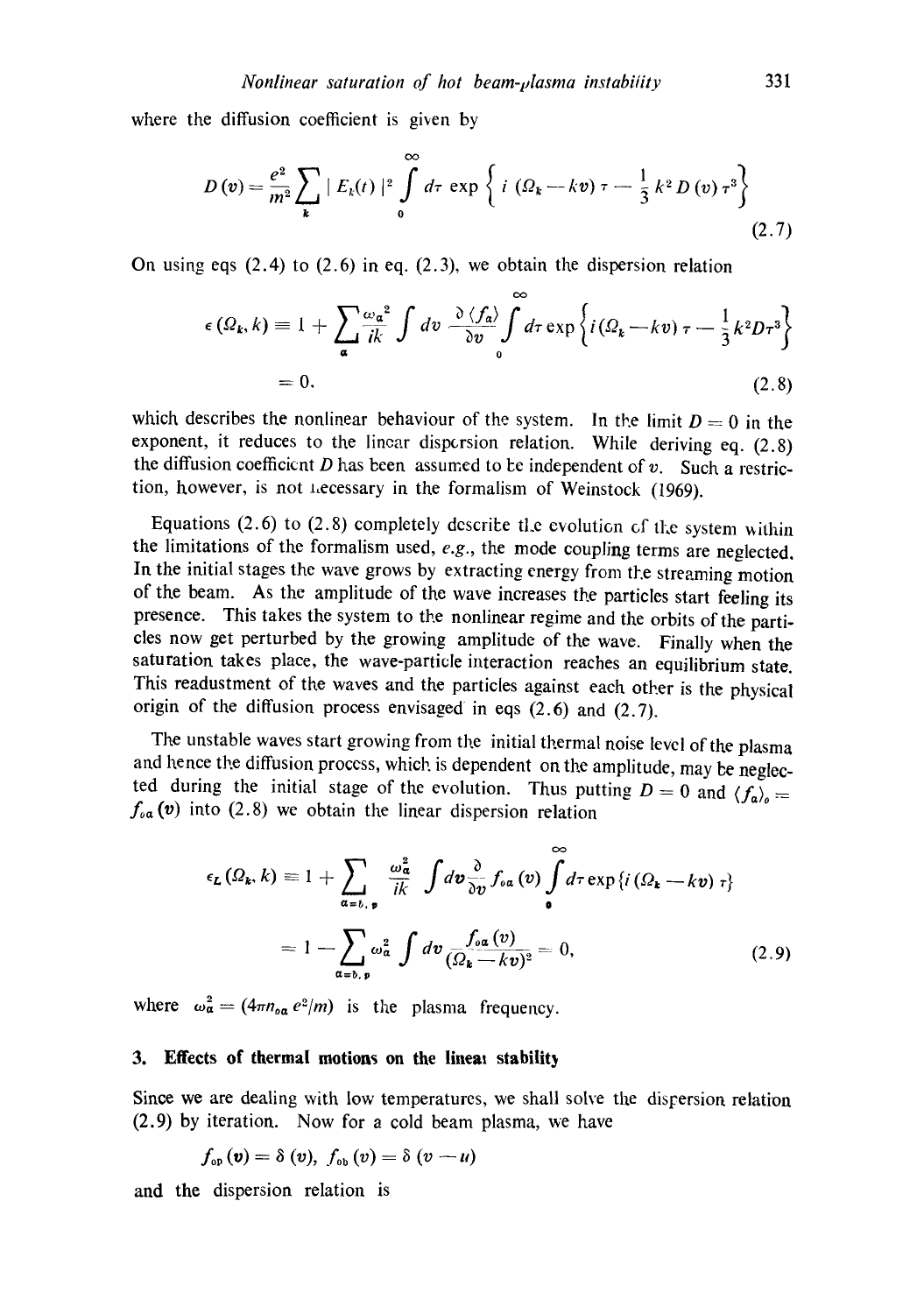332 *A S Sharma and B Buti* 

$$
\epsilon_{\mathbf{L}}^{0} \equiv 1 - \frac{\omega_{\mathbf{p}}^{2}}{\Omega_{\mathbf{k}}^{2}} - \frac{\omega_{\mathbf{b}}^{2}}{(\Omega_{\mathbf{k}} - k\mu)^{2}} = 0. \tag{3.1}
$$

This dispersion relation has been solved, to the lowest order, by Briggs (1971). On defining

$$
\epsilon_p = 1 - \frac{\omega_p^2}{\Omega_k^2}
$$
 and  $\delta = \Omega_k - ku$ 

and taking  $\delta$  to be small compared to  $\Omega_k$ , from eq. (3.1) we get

$$
\frac{\omega_b^2}{\delta^2} = (\epsilon_{\mathbf{p}})_{\Omega_k = k u} + \left(\frac{\partial \epsilon_{\mathbf{p}}}{\partial \Omega_k}\right)_{\Omega_k = k u} \delta + \frac{1}{2} \left(\frac{\partial^2 \epsilon_{\mathbf{p}}}{\partial \Omega_k^2}\right)_{\Omega_k = k u} \delta^2 + \dots \tag{3.2}
$$

The growth rate is maximum when  $\Omega_k \simeq \omega_p \simeq ku$ . On neglecting terms  $0(8^2)$ eq. (3.2) immediately offers the solution

$$
\Omega_0 = \omega_0 + i\gamma_0 \tag{3.3}
$$

with

$$
\omega_0 = \omega_{\mathfrak{p}} - \frac{1}{\sqrt{3}} \gamma_0, \quad \gamma_0 = \frac{\sqrt{3}}{2} \left(\frac{\eta}{2}\right)^{1/3} \omega_{\mathfrak{p}};
$$

and

$$
\eta = \frac{{\omega_{\mathfrak{d}}}^2}{\omega_{\mathfrak{p}}^2} = \frac{\eta_{\rm ob}}{\eta_{\rm op}}.
$$

In the present analysis  $\eta^{1/3}$  will be taken as the parameters of smallness and all the terms up to second order in this parameter will be retained throughout. With this eq.  $(3.2)$  reduces to a quartic equation in  $\delta$ , which by iterative procedure can be further reduced to a cubic equation in 8, namely

$$
\delta_{\mathfrak{g}}^4 - \frac{2}{3} \omega_{\mathfrak{p}} \delta^3 + \frac{1}{3} \omega_{\mathfrak{p}}^2 \omega_{\mathfrak{p}}^2 = 0, \qquad (3.4)
$$

where

$$
\delta_{\mathfrak{o}} = -\frac{1}{\sqrt{3}} \gamma_{\mathfrak{o}} + i \gamma_{\mathfrak{o}}.
$$

Equation (3.4) can now be solved to give

$$
\Omega_k = \Omega_{L0} = \omega_{L0} + i\gamma_{L0},\tag{3.5}
$$

where

$$
\omega_{L0} = \omega_{\mathbf{p}} \left( 1 - \frac{1}{\sqrt{3}} \frac{\gamma_{\mathbf{e}}}{\omega_{\mathbf{p}}} - \frac{1}{3} \frac{\gamma_{\mathbf{e}}^2}{\omega_{\mathbf{p}}^2} - \frac{2}{3} \frac{\gamma_{\mathbf{e}}^3}{\sqrt{3}} \frac{\gamma_{\mathbf{e}}^3}{\omega_{\mathbf{p}}^3} \right), \tag{3.6}
$$

and

$$
\gamma_{LO} = \gamma_{\mathfrak{e}} \left( 1 - \frac{1}{\sqrt{3}} \frac{\gamma_{\mathfrak{e}}}{\omega_{\mathfrak{p}}} - \frac{5}{9} \frac{\gamma_{\mathfrak{e}}^3}{\sqrt{3}} \frac{\gamma_{\mathfrak{e}}^3}{\omega_{\mathfrak{p}}^3} \right). \tag{3.7}
$$

In order to include the thermal motion in the system, we use the distributions (2.1) and (2.2) into (2.9) to obtain the dispersion relation

$$
\epsilon_L\left(Q_{\mathbf{k}},k\right) \equiv 1 - \sum_{\mathbf{a}} \frac{\omega_{\mathbf{a}}^2}{2k^2 \nu_{\mathbf{a}}^2} Z'\left(\zeta_{\mathbf{a}}\right) = 0,\tag{3.8}
$$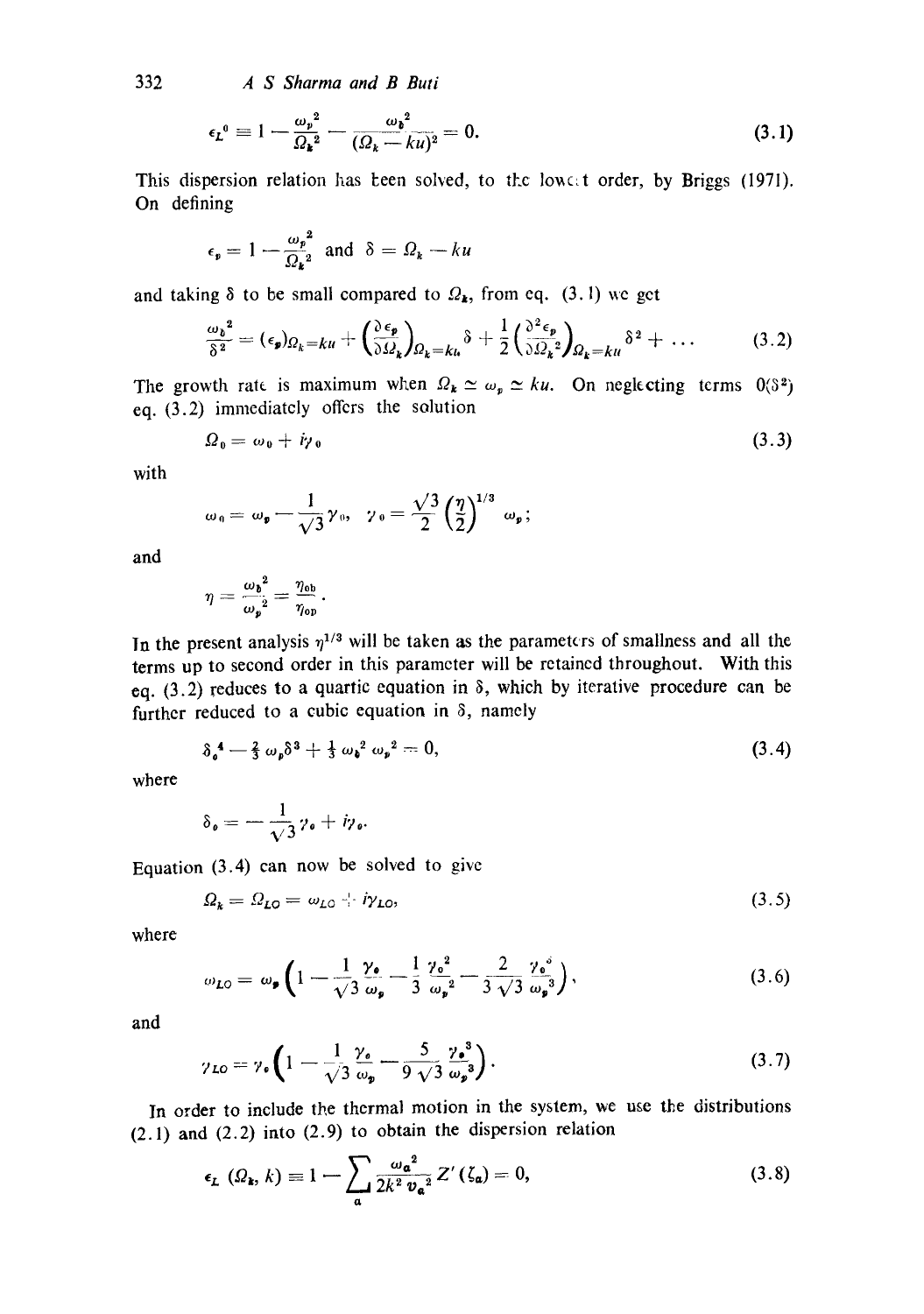where  $Z'(\zeta_a)$  is the derivative of the dispersion function  $Z(\zeta_a)$  (Fried *et al* 1961). The arguments of  $Z$  are defined by

$$
\zeta_{\mathbf{a}} = \frac{\Omega_{\mathbf{k}} - ku\delta_{\mathbf{a}\mathbf{b}}}{\sqrt{2} k v_{\mathbf{a}}}, \ \ a = p, \ \ b. \tag{3.9}
$$

 $\delta_{ab}$  in (3.9) is the kronecker delta. Since the thermal velocities involved are small, we can use the inequality

$$
|\zeta_{a}|^{2} \ll 1
$$
, *i.e.*,  $\left(\frac{k v_{p}}{\omega_{p}}\right)^{2} \ll 1$  and  $\left(\frac{k v_{b}}{\gamma_{e}}\right)^{2} \ll 1$ .

These inequalities hold good for the experiments of Mizuno and Tanaka (1972) and Carr *et al* (1973). We take both these quantities to be of order  $\epsilon = \eta^{1/3}$ ; this implies that  $(v_b/v_p) \sim \epsilon$ . On using the asymtotic expansion for  $Z(\zeta_a)$  and on retaining terms  $0 \times (e^2)$ , eq. (3.8) reduces to

$$
\epsilon_{\mathbf{L}}(\Omega_{\mathbf{k}},\,k)\equiv\epsilon_{\mathbf{p}}-\chi_{b}=0,\tag{3.10}
$$

where

$$
\epsilon_{\mathbf{p}} = 1 - \frac{\omega_{\mathbf{p}}^2}{\Omega_{\mathbf{k}}^2} - \frac{3k^2 \, v_{\mathbf{p}}^2 \, \omega_{\mathbf{p}}^2}{\Omega_{\mathbf{k}}^4} \tag{3.11}
$$

and

$$
\chi_{\mathfrak{d}} = \frac{\omega_{\mathfrak{d}}^2}{(\Omega_{\mathfrak{d}} - ku)^2} + \frac{3k^2 v_{\mathfrak{d}}^2 \omega_{\mathfrak{d}}^2}{(\Omega_{\mathfrak{d}} - ku)^4}.
$$

For low temperatures we can take  $\Omega_k = \Omega_{L0} + \Delta$ ; thus eq. (3.10) becomes

$$
\epsilon_{\mathfrak{s}}(\Omega_{L0} + \triangle, k) = \chi_{\mathfrak{d}}(\Omega_{L0} + \triangle, k). \tag{3.12}
$$

Taylor expanding both sides of this equation around  $\Omega_k = \Omega_{L0}$  and keeping *term*  $0 \ (\epsilon^2)$ , we get

$$
a\triangle^2-b\triangle+c=0,\tag{3.13}
$$

with

$$
a=\frac{3\omega_{\mathbf{b}}^2}{(\Omega_{\mathbf{L}\mathbf{O}}-ku)^4},\qquad b=\frac{2\omega_{\mathbf{b}}^2}{(\Omega_{\mathbf{L}\mathbf{O}}-ku)^3}+\frac{2\omega_{\mathbf{b}}^2}{\Omega_{\mathbf{L}\mathbf{O}}^3}
$$

and

$$
c = \frac{3k^2 v_b^2 \omega_b^2}{(\Omega_{LO} - k\omega)^4} + \frac{3k^2 v_p^2 \omega_p^2}{\Omega_{LO}^4}.
$$
 (3.14)

In deriving eq.  $(3.13)$ , we have made use of eq.  $(3.1)$ . On substituting eq.  $(3.5)$ into eq. (3.13), we obtain  $\Omega_L = \omega_L + i\gamma_L$ , where

$$
\omega_{\mathbf{L}} = \omega_{\mathbf{p}} \left( 1 - \frac{1}{\sqrt{3}} \frac{\gamma_{0}}{\omega_{\mathbf{p}}} - \frac{1}{3} \frac{\gamma_{0}^{2}}{\omega_{\mathbf{p}}^{2}} - \frac{2}{3} \frac{\gamma_{0}^{3}}{\sqrt{3}} \frac{\omega_{\mathbf{p}}^{3}}{\omega_{\mathbf{p}}^{3}} + \frac{1}{\sqrt{3}} \frac{\gamma_{0}}{\omega_{\mathbf{p}}} \frac{k^{2} v_{\mathbf{p}}^{2}}{\omega_{\mathbf{p}}^{2}} + \frac{1}{2} \frac{k^{2} v_{0}^{2}}{\omega_{\mathbf{p}}^{2}} - \frac{\sqrt{3}}{16} \frac{k^{4} v_{\mathbf{p}}^{4}}{\gamma_{0} \omega_{\mathbf{p}}^{3}} - \frac{\sqrt{3}}{4} \frac{k^{2} v_{0}^{2}}{\gamma_{0} \omega_{\mathbf{p}}} \right)
$$
\n(3.15)

and

$$
\gamma_L = \gamma_0 \left( 1 - \frac{1}{\sqrt{3}} \frac{\gamma_0}{\omega_p} - \frac{k^2 v_p^2}{\omega_p^2} - \frac{3}{16} \frac{k^4 v_p^4}{\gamma_0^2 \omega_p^2} - \frac{3}{4} \frac{k^2 v_b^2}{\gamma_0^2} \right). \tag{3.16}
$$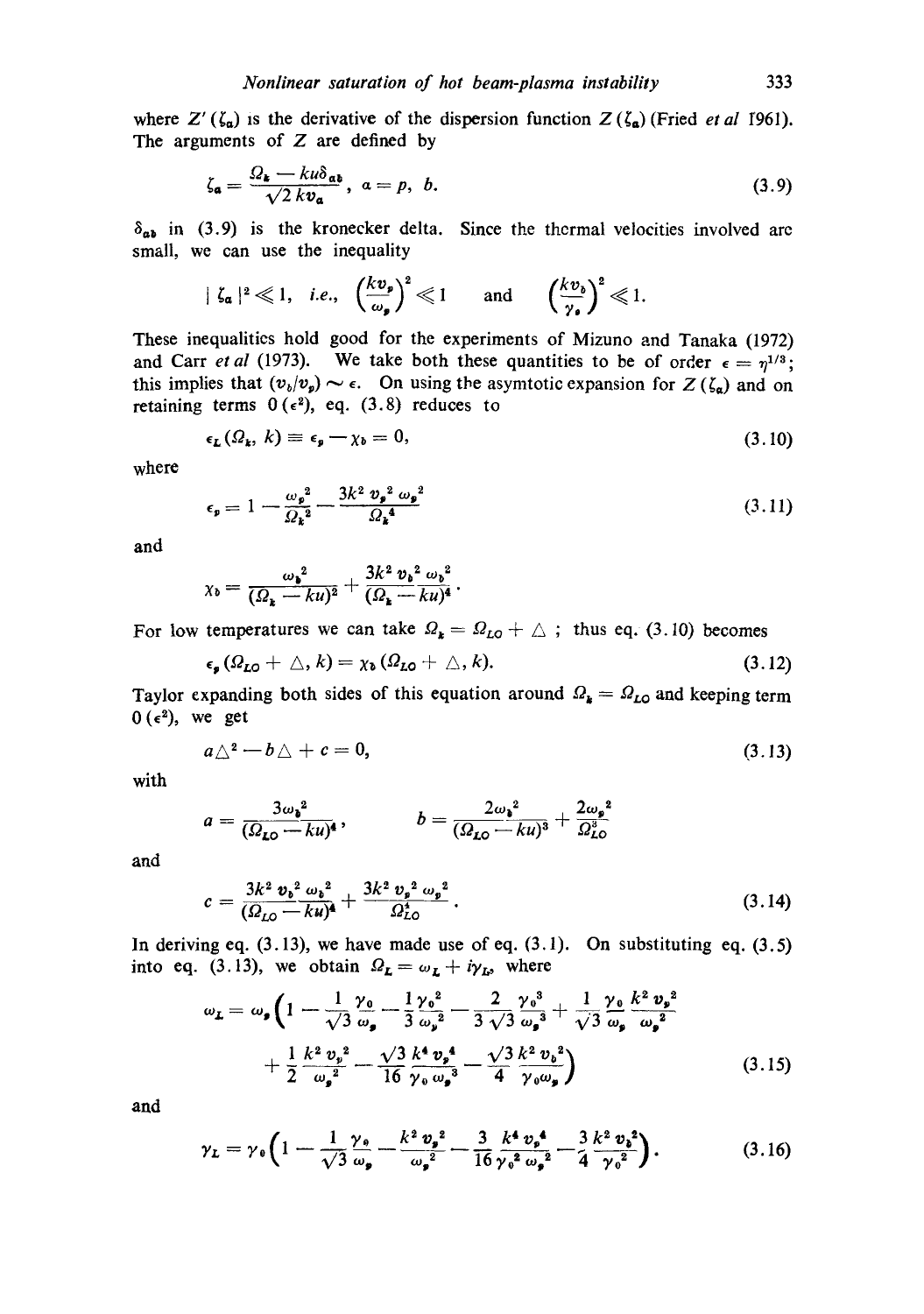In the above expression for  $\omega_t$  the last two terms are of order  $\epsilon^3$  : in order to be consistent with our approximations, we must neglect thcse terms. From eq. (3.15), it is apparent that thermal motions increase the oscillation frequency. Because of the finite thermal velocity, the plasma electrons become more mobile and respond to the oscillations more easily thereby increasing its frequency. The effect on the growth of the amplitude of these oscillations is, however, just the opposite. The growth corresponds to increasing the space density of charge or leading to stronger charge bunching. When the electrons possess random thermal velocities they are less easily localized in space than when they are cold. Consequently the growth rate decreases with increasing thermal motion, as depicted by eq. (3.16).

### **4. Diffusion coefficients and nonlinear dispersion relation**

As the beam-plasma system evolves, the nonlinear effects become more and more important. The feedback action of the growing wave on the particles may be considered, as indicated before, to be a diffusion process in the velocity space. This diffusion brings about the saturation of the growth.

The growth rate of the instability peaks around  $\omega_n \simeq ku$ . So from the initial thermal noise present in the plasma, a number of waves centred around the above start growing. However, this fastest growing wave begins to suppress the growth of the neighbouring waves and thus generate a narrow spectrum. The random thermal motion of the particles coupled with this narrow but finite spectrum of waves provide the stochasticity required for describing the system by a diffusive process which is fully described by eq. (2.6).

The orbit integral of eq. (2.8), namely,

$$
I = \int\limits_{0}^{\infty} d\tau \exp\left\{i\left(\omega_k - kv + i\gamma_k\right)\tau - \frac{1}{3}k^2 D\tau^3\right\},\,
$$

can be rewritten as

$$
I(y) = \frac{1}{(k^2 D)^{1/3}} \int_{0}^{\infty} d\tau \exp\{-y\tau - \frac{1}{3}\tau^3\},
$$
 (4.1)

with

$$
y=[\gamma_k+i(k\mathbf{v}-\omega_k)](k^2 D)^{-1/3}.
$$

If we consider the number of trapped particles to be small, then the orbit integral of (4.1) can be expanded (Gupta 1972) as

$$
(k^2 D)^{1/3} I(y) = \frac{1}{y} \left[ 1 - \frac{8}{9\xi^2} + \cdots \right], \text{ for } |\xi| = |\frac{2}{3} y^{3/2}| \geqslant 1.
$$

Consequently, we obtain

$$
I(v) \simeq \frac{1}{\gamma_k + i(kv - \omega_k)} - \frac{2k^2 D}{\{\gamma_k + i(kv - \omega_k)\}^4}.
$$
 (4.2)

Putting this into eq.  $(2.7)$ , we get the diffusion coefficient for the untrapped particles

$$
D(v) = \frac{e^2}{m^2} \sum_{k} |E_k(t)|^2 \frac{\gamma_k}{\gamma_k^2 + (kv - \omega_k)^2}.
$$
 (4.3)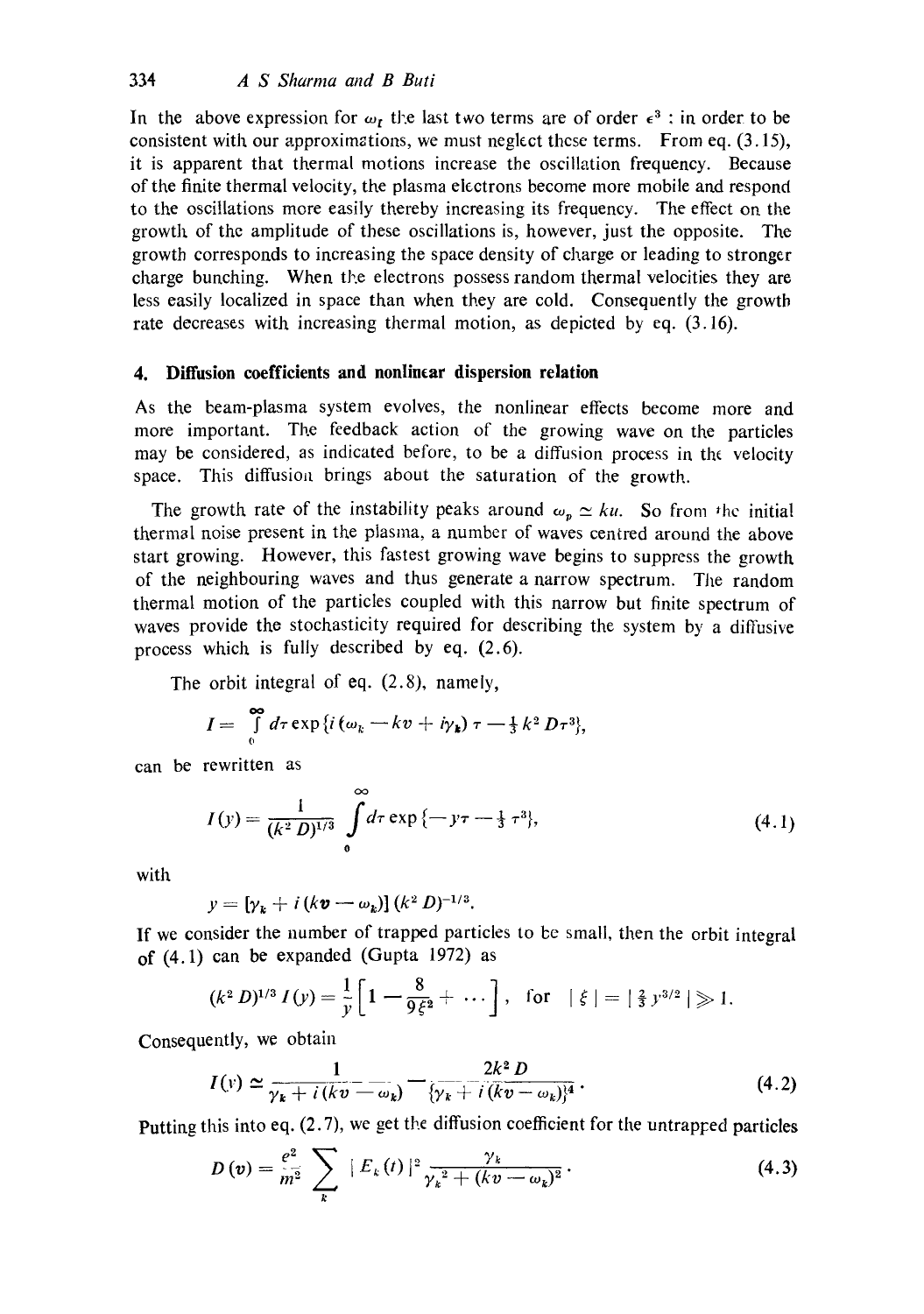In the limit of small  $\gamma_k$  this expression reduces to that of quasilinear diffusion coefficient, thus indicating that the resonance broadening in (4.3) is due to finite  $\gamma_k$ which corresponds to strong turbulence.

On using eq. (4.2) for the orbit integral and writing

$$
\langle f_{\mathbf{a}}(v, t) \rangle \simeq f_{\mathbf{0} \mathbf{a}}(v) + \langle f_{\mathbf{a}}(v, t) \rangle_1,
$$

the nonlinear dispersion relation of (2.8) simplifies to

$$
\epsilon_{NL}(\Omega_k, k) \equiv \epsilon_L(\Omega_k, k) + \sum_{\alpha} \chi_{\alpha}(\omega_k, \gamma_k) = 0, \qquad (4.4)
$$

where  $\epsilon_L(\Omega_k, k)$  is given by eq. (3.8) and

$$
\chi_{\mathfrak{a}}(\omega_{k},\gamma_{k})=\frac{\omega_{\mathfrak{a}}^{2}}{ik}\int dv\left\{\frac{\frac{\partial}{\partial v}\langle f_{\mathfrak{a}}\rangle_{1}}{\gamma_{k}+i(kv-\omega_{k})}-\frac{2k^{2}D\frac{\partial}{\partial v}f_{0\mathfrak{a}}(v)}{\{\gamma_{k}+i(kv-\omega_{k})\}^{4}}\right\},\tag{4.5}
$$

with

$$
\langle f_{\mathbf{a}} \rangle_1 = \frac{1}{2\gamma_{\mathbf{k}}} \frac{\partial}{\partial v} D(v) \frac{\partial}{\partial v} f_{\mathbf{0}\mathbf{a}}(v). \tag{4.6}
$$

Equation (4.5), with the help of eq.  $(4.3)$ , can be written in terms of the dispersion function  $Z(\zeta_a)$ . Once again for  $|\zeta_a| \gg 1$ , we can use the asymtotic expansion for  $Z(\zeta_a)$ . Then after some straightforward but cumbersome algebra, we get

$$
\chi_{a}(\omega_{k}, \gamma_{k})
$$
\n
$$
= \frac{\omega_{a}^{2} \omega_{B}^{4}}{2^{4} \gamma_{k}^{4} k^{2} \nu_{a}^{2}} \left\{ \frac{1}{\zeta_{a}^{2}} + 2 \sqrt{2} i \beta \frac{1}{\zeta_{a}^{3}} + (-6 \beta^{2} + \frac{3}{2}) \frac{1}{\zeta_{a}^{4}} + (-8 \sqrt{2} i \beta^{3} + 6 \sqrt{2} i \beta) \frac{1}{\zeta_{a}^{5}} + (10 \beta^{4} - 30 \beta^{2} + \frac{15}{4}) \frac{1}{\zeta_{a}^{6}} - \frac{1}{\zeta_{a}^{2}} - \frac{3}{2 \zeta_{a}^{2}} - \frac{15}{4 \zeta_{a}^{2}} + 4 i \sqrt{\pi} \zeta_{a}^{*} e^{-\zeta_{a}^{2}} \right\}, \qquad (4.7)
$$

where

$$
\omega_{\mathbf{B}}^{\mathbf{4}} = \left| \frac{ekE_{k}(t)}{m} \right|^{2}, \quad \beta = \frac{\gamma_{k}}{kv_{a}}
$$

and  $\zeta_a^*$  is the complex conjugate of  $\zeta_a$ ,  $\omega_b$  defines the bounce frequency of a particle of mass m and charge e bouncing in the potential of the electric field  $E_{\boldsymbol{k}}(t)$ . Now for  $kv_{\boldsymbol{p}} \ll \omega_{\boldsymbol{p}}$  and  $kv_{\boldsymbol{b}} \ll \gamma_0$ ,

$$
\zeta_{\alpha}^* e^{-\zeta} \cdot x^2 \to 0
$$

and hence eq. (4.7) reduces to

$$
\chi_{\alpha}(\omega_{k},\gamma_{k})
$$
\n
$$
= \frac{\omega_{\alpha}^{2} \omega_{\beta}^{4}}{8\gamma_{\mathbf{k}}^{4}} \left\{ \frac{1}{(\Omega_{k} - k u \delta_{\alpha b})^{2}} + \frac{4i\gamma_{\mathbf{k}}}{(\Omega_{k} - k u \delta_{\alpha b})^{3}} + (-12\gamma_{k}^{2} + 3k^{2} v_{\alpha}^{2}) \frac{1}{(\Omega_{k} - k u \delta_{\alpha b})^{4}} + \frac{-32i\gamma_{k}^{3} + 24i\gamma_{k}k^{2} v_{\alpha}^{2}}{(\Omega_{k} - k u \delta_{\alpha b})^{5}} + \cdots \right\}
$$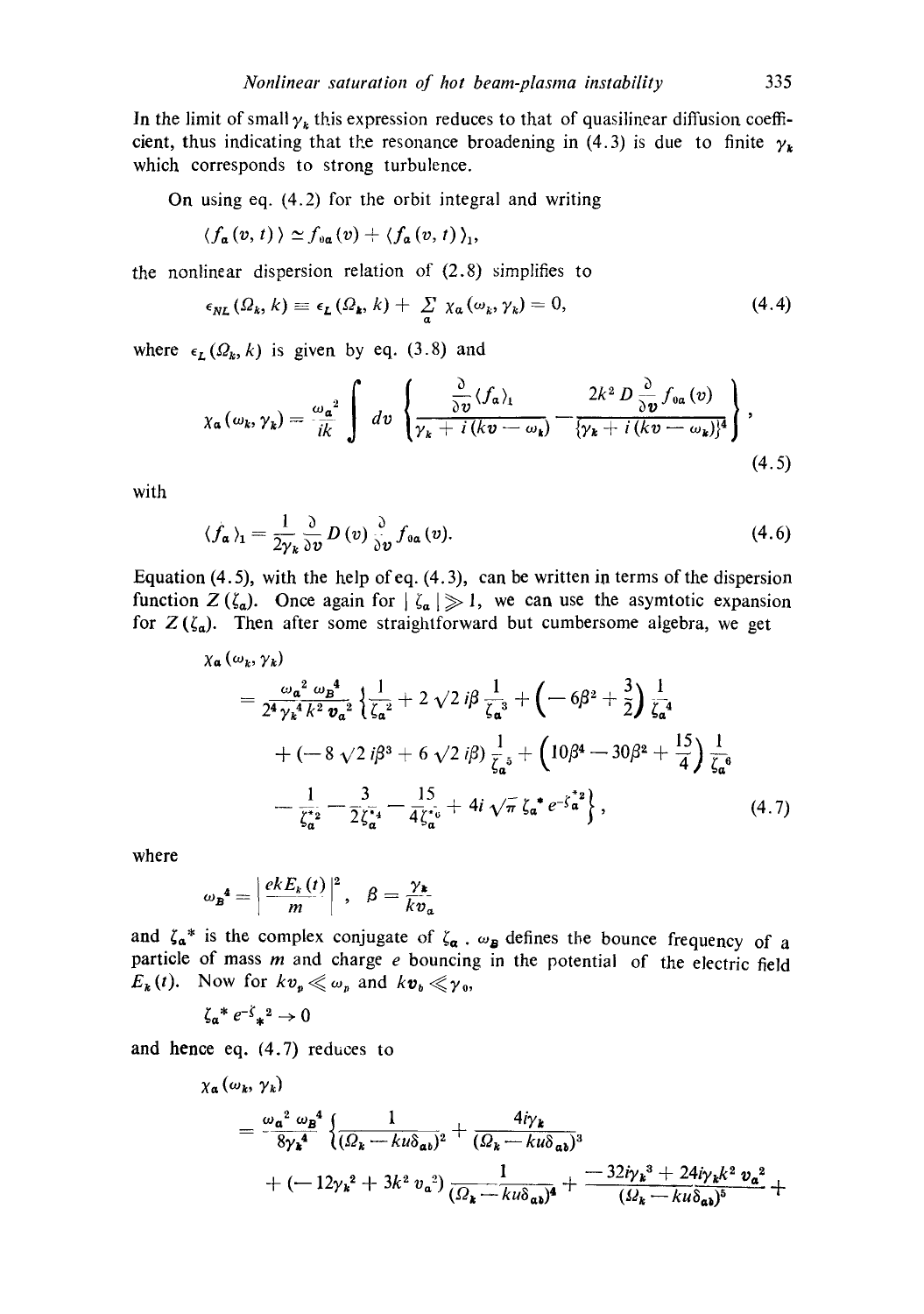336 *,4 S Sharma and B Buti* 

$$
+\frac{40\gamma_k^4 - 120\gamma_k^2 k^2 v_a^2 + 15k^4 v_a^4}{(\Omega_k - ku\delta_{ab})^6} - \frac{1}{(\Omega_k^* - ku\delta_{ab})^2}
$$

$$
-\frac{3k^2 v_a^2}{(\Omega_k^* - ku\delta_{ab})^4} - \frac{15k^4 v_a^4}{(\Omega_k^* - ku\delta_{ab})^6}.
$$
(4.8)

Separating the real and the imaginary parts of eq. (4.8), we obtain

$$
Re\ \chi_{a} = \frac{\omega_{a}^{2} \omega_{B}^{4}}{\{(\omega_{k} - ku\delta_{a b})^{2} + \gamma_{k}^{2}\}^{6}} \{-5 (\omega - ku\delta_{a b})^{6}\n+ 37 (\omega_{k} - ku\delta_{a b})^{4} \gamma_{k}^{2} + 117 (\omega_{k} - ku\delta_{a b})^{2} \gamma_{k}^{4} - 11 \gamma_{k}^{6}\n+ 2k^{2} \nu_{a}^{2} [105 (\omega_{k} - ku\delta_{a b})^{4} - 126 (\omega_{k} - ku\delta_{a b})^{2} \gamma_{k}^{2} + 9\gamma_{k}^{4}]\}\n+ 2k^{2} \nu_{a}^{2} [105 (\omega_{k} - ku\delta_{a b})^{4} - 126 (\omega_{k} - ku\delta_{a b})^{2} \gamma_{k}^{2} + 9\gamma_{k}^{4}]\n+ 4.9)
$$

and

$$
\begin{split} \text{Im}\chi_{\mathbf{a}} &= \frac{2\omega_{\mathbf{a}}^{2} \omega_{\mathbf{a}}^{4} (\omega_{k} - ku\delta_{\mathbf{a}\mathbf{b}}) \gamma_{k}}{\{(\omega_{k} - ku\delta_{\mathbf{a}\mathbf{b}})^{2} + \gamma_{k}\}^{3}\}} \left\{ 3 \left( \omega_{k} - ku\delta_{\mathbf{a}\mathbf{b}} \right)^{4} + 54 \left( \omega_{k} - ku\delta_{\mathbf{a}\mathbf{b}} \right)^{2} \gamma_{k}^{2} \\ &- 29\gamma_{k}^{4} + \frac{6k^{2} \nu_{\mathbf{a}}^{2}}{\gamma_{k}^{2}} \left[ 5 \left( \omega_{k} - ku\delta_{\mathbf{a}\mathbf{b}} \right)^{4} - 26 \left( \omega_{k} - ku\delta_{\mathbf{a}\mathbf{b}} \right)^{2} \gamma_{k}^{2} \right. \\ &\left. + 9\gamma_{k}^{4} + \frac{5}{8} \frac{k^{2} \nu_{\mathbf{a}}^{2}}{\gamma_{k}^{2}} \left( -3 \left( \omega_{k} - ku\delta_{\mathbf{a}\mathbf{b}} \right)^{4} + 10 \left( \omega_{k} - ku\delta_{\mathbf{a}\mathbf{b}} \right)^{2} \gamma_{k}^{2} \right. \\ &\left. - 3\gamma_{k}^{4} \right) \right] \right\} . \end{split} \tag{4.10}
$$

In the limit of vanishing thermal velocity of the particles, expressions (4.9) and (4.10) reduce to those of Gupta (1972) for the cold case.

# **5. Nonlinear saturation**

The dispersion relation (4.4) may be solved to obtain the nonlinear effects on the growth and the oscillation characteristics of the system under consideration. Let us write

$$
\Omega_{\mathbf{k}} = \omega_{\mathbf{k}} + i\gamma_{\mathbf{k}} = \Omega_{\mathbf{L}} + \delta\Omega_{\mathbf{k}},\tag{5.1}
$$

where  $\Omega_L$  is defined in eq. (3.15) and  $\delta \Omega_k = \delta \omega_k + i \delta \gamma_k$  with  $|\delta \Omega_k| \ll |\Omega_L|$ .

Now eq. (4.4) may be Taylor expanded to give

$$
-\delta\Omega_k\left(\frac{\partial\epsilon_L}{\partial\Omega}\right)_{\Omega=\Omega_L}\cong\chi_p\left(\omega_L,\gamma_L\right)+\chi_b\left(\omega_L,\gamma_L\right).
$$
\n(5.2)

On separating the real and the imaginary parts of eq. [5.2) we get two simultaneous equations whose solutions are:

$$
\delta \omega_k = -\frac{b_1}{a_1} \left( 1 + \frac{a_2}{a_1} \frac{c_1}{b_1} - \frac{a_2^3}{a_1^2} \right) \tag{5.3}
$$

and

$$
\delta \gamma_{k} = -\frac{c_{1}}{a_{1}} \left( 1 - \frac{a_{2}}{a_{1}} \frac{b_{1}}{c_{1}} - \frac{a_{2}^{2}}{a_{1}^{2}} \right) \tag{5.4}
$$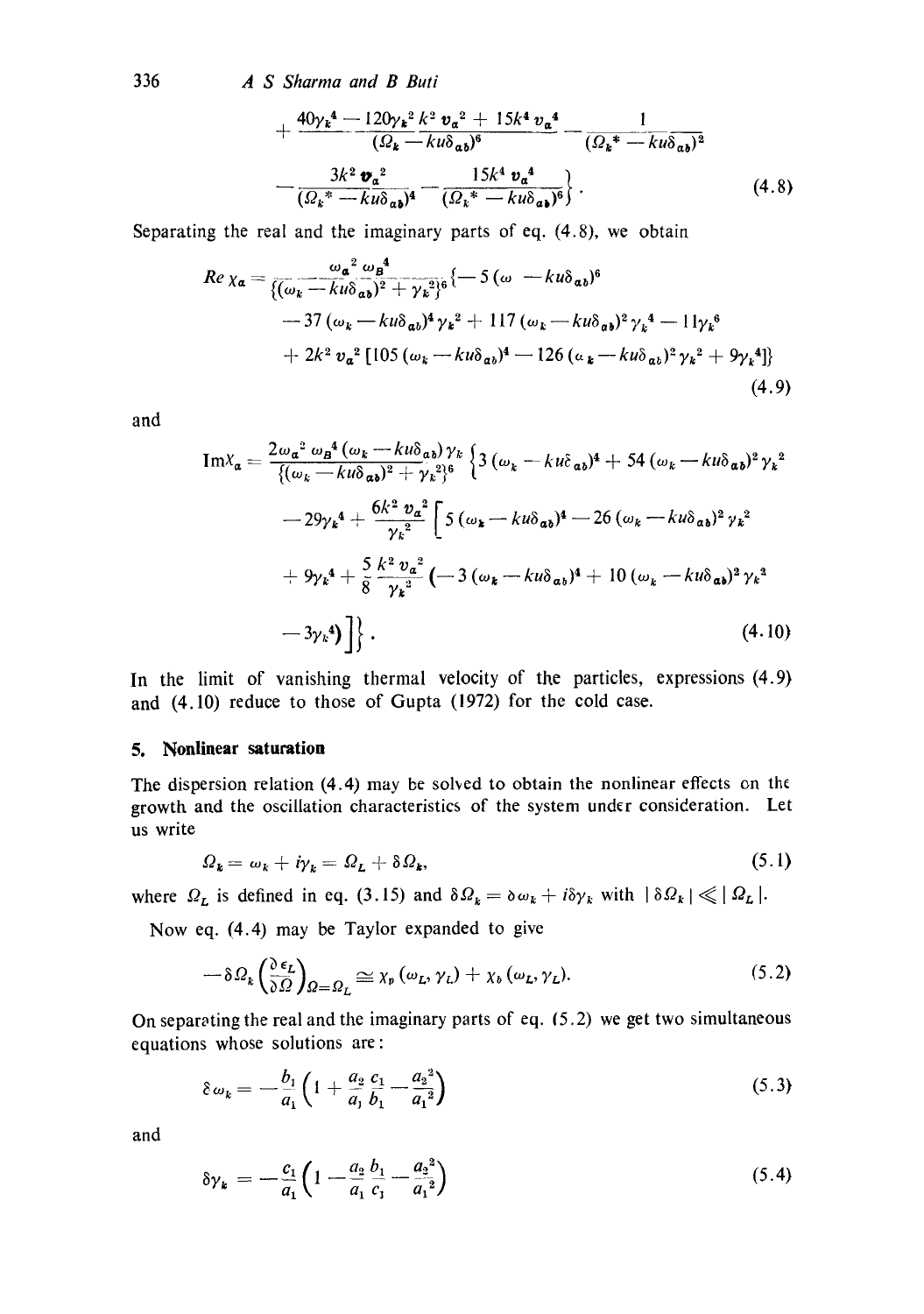where

$$
a_1 = -\operatorname{Re}\left(\frac{\partial \epsilon_L}{\partial \Omega}\right)_{\Omega = \Omega_L}
$$
  
=  $-\frac{6}{\omega_p} \left(1 + \frac{2}{\sqrt{3}} \frac{\gamma_0}{\omega_p} - 2 \frac{\gamma_0^2}{\omega_p^2} + \frac{\sqrt{3} k^2 v_p^2}{4 \gamma_0 \omega_p} + \frac{33}{2} \frac{k^2 v_p^2}{\omega_p^2} - \frac{3}{16} \frac{k^4 v_p^4}{\gamma_0^2 \omega_p^2} + \frac{3}{4} \frac{k^2 v_b^2}{\gamma_0^2},$  (5.5)

$$
a_2 = -\operatorname{Im}\left(\frac{\partial \epsilon_L}{\partial \Omega}\right)_{\Omega = \Omega_L}
$$
  
=  $\frac{12}{\omega_p} \left(\frac{\gamma_0}{\omega_p} + \sqrt{3} \frac{\gamma_0^2}{\omega_p^2} - \frac{3}{8} \frac{k^2 v_p^2}{\gamma_0 \omega_p} + \frac{3\sqrt{3} k^4 v_p^4}{16 \gamma_0^2 \omega_p^2} - \frac{3\sqrt{3} k^2 v_b^2}{8 \gamma_0^2} - \frac{3\sqrt{3} k^2 v_p^2}{8 \omega_p^2}\right),$  (5.6)

$$
b_1 = -\operatorname{Re}\chi_b(\omega_L, \gamma_L)
$$
  
=  $-\frac{5 \times 3^3}{2^5} \frac{\omega_b^2 \omega_B^4}{\gamma_0^6} \left(1 + \frac{17\sqrt{3}}{10} \frac{\gamma_0}{\omega_p} + \frac{9\sqrt{3}}{40} \frac{k^2 \nu_p^2}{\gamma_0 \omega_p}\right),$  (5.7)

$$
b_2 = -\operatorname{Re}\chi_p(\omega_L, \gamma_L)
$$
  
= 
$$
-5\frac{\omega_B^4}{\omega_p^4},
$$
 (5.8)

$$
c_{1} = -\operatorname{Im} \chi_{b} (\omega_{L}, \gamma_{L})
$$
\n
$$
= -\frac{3^{4} \sqrt{3}}{2^{6}} \frac{\omega_{b}^{2} \omega_{B}^{4}}{\gamma_{0}^{6}} \left( 1 - \frac{5}{\sqrt{3}} \frac{\gamma_{0}}{\omega_{p}} + \frac{11 \sqrt{3}}{4} \frac{k^{2} \nu_{p}^{2}}{\gamma_{0} \omega_{p}} - \frac{29}{2} \frac{\gamma_{0}^{2}}{\omega_{p}^{2}} + \frac{27}{2} \frac{k^{2} \nu_{p}^{2}}{\omega_{p}^{2}} + \frac{111}{32} \frac{k^{4} \nu_{p}^{4}}{\gamma_{0}^{2} \omega_{p}^{2}} - \frac{17}{4} \frac{k^{2} \nu_{b}^{2}}{\gamma_{0}^{2}} \right)
$$
\n(5.9)

and

$$
c_2 = -\operatorname{Im} \chi_{\mathfrak{p}}(\omega_L, \gamma_L)
$$
  
= 
$$
-\frac{6\gamma_0 \omega_B^4}{\omega_p^5} \left[1 + 10 \frac{k^2 \mathbf{v}_p^2}{\gamma_0^2} \left(1 - \frac{5}{8} \frac{k^2 \mathbf{v}_p^2}{\gamma_0^2}\right)\right].
$$
 (5.10)

On substituting eqs (5.5)  $-(5.10)$  and retaining  $\epsilon^2$  terms, we immediately get the nonlinear contribution to the oscillation frequency and growth rates which are given by

$$
\delta\omega_{\boldsymbol{k}} = -\frac{5\sqrt{3}}{4} \frac{\omega_{\boldsymbol{B}}^4}{\gamma_0^3} \left( 1 + \frac{13\sqrt{3}}{30} \frac{\gamma_0}{\omega_{\boldsymbol{p}}} + \frac{\sqrt{3}}{5} \frac{k^2 \boldsymbol{v}_{\boldsymbol{p}}^2}{\gamma_0 \omega_{\boldsymbol{p}}} \right) \tag{5.11}
$$

and

 $P - 2$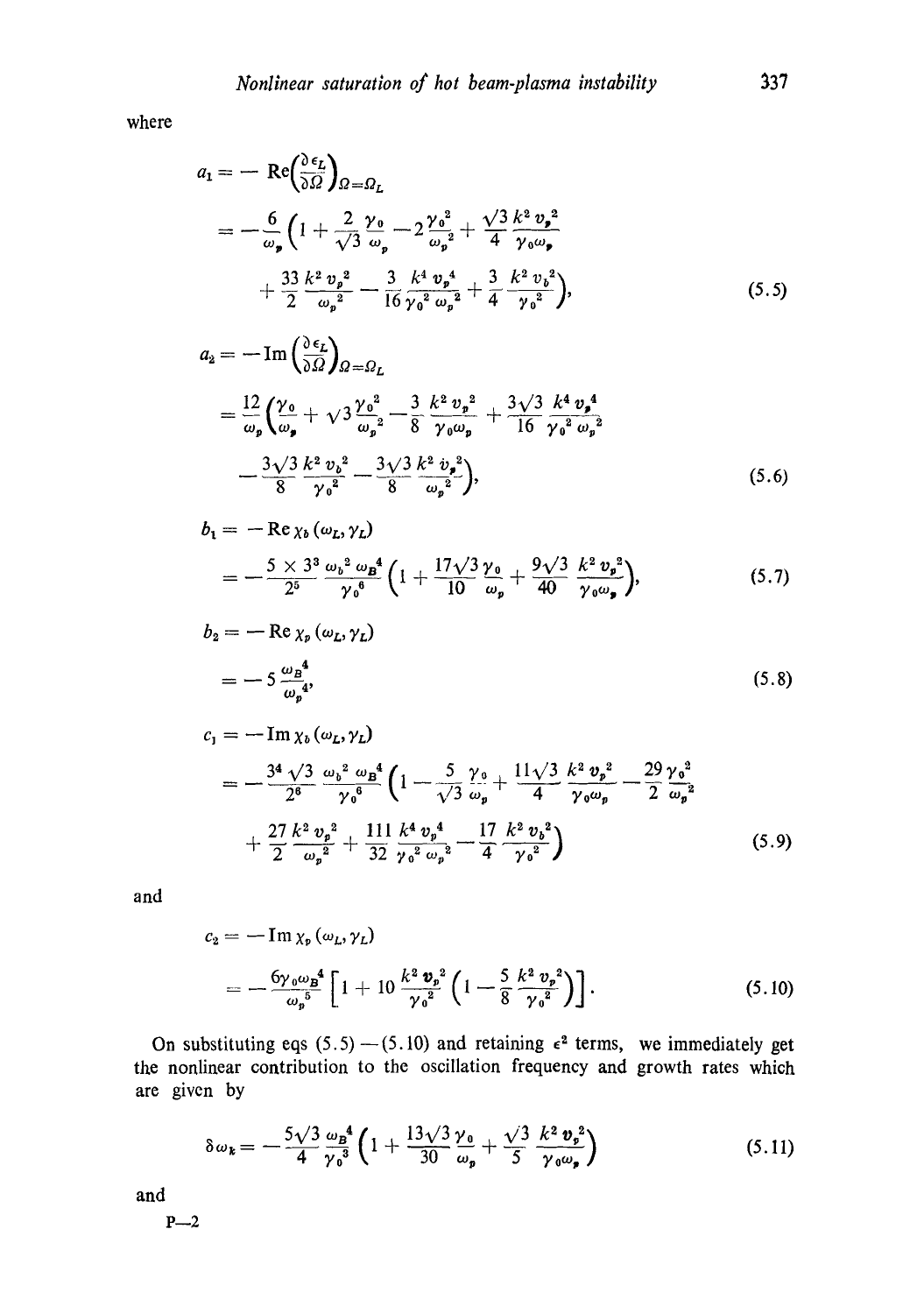338 *A S Sharma and B Buti* 

$$
\delta \gamma_{k} = -\frac{9}{8} \frac{\omega_{B}^{4}}{\gamma_{0}^{3}} \left( 1 - \frac{1}{3\sqrt{3}} \frac{\gamma_{0}}{\omega_{p}} + \frac{5}{\sqrt{3}} \frac{k^{2} \nu_{p}^{2}}{\gamma_{0} \omega_{p}} - \frac{49}{18} \frac{\gamma_{0}^{2}}{\omega_{p}^{2}} - \frac{37}{3} \frac{k^{2} \nu_{2}^{2}}{\omega_{p}^{2}} + \frac{101}{32} \frac{k^{4} \nu_{p}^{4}}{\gamma_{0}^{2} \omega_{p}^{2}} - \frac{15}{2} \frac{k^{2} \nu_{b}^{2}}{\gamma_{0}^{2}} \right).
$$
 (5.12)

The nonlinear growth rate is thus given by

$$
\gamma_k = \gamma_L + \delta \gamma_k
$$
  
=  $\gamma_L \left( 1 - \frac{9}{8} \frac{\omega_B^4}{\gamma_0^4} \mu \right),$  (5.13)

where

$$
\mu = 1 + \frac{2}{3\sqrt{3}} \frac{\gamma_0}{\omega_p} + \frac{5}{\sqrt{3}} \frac{k^2 v_p^2}{\gamma_0 \omega_p}
$$
  
 
$$
- \frac{5}{2} \frac{\gamma_0^2}{\omega_p^2} - \frac{29}{3} \frac{k^2 v_p^2}{\omega_p^2} + \frac{107}{32} \frac{k^4 v_p^4}{\gamma_0^2 \omega_p^2} - \frac{27}{4} \frac{k^2 v_b^2}{\gamma_0^2}.
$$
 (5.14)

The growth of the instability saturates when  $\gamma_k = 0$  which happens only if

$$
1 = \frac{9}{8} \frac{\omega_B^4}{\gamma_0^4} \mu. \tag{5.15}
$$

In the limit of vanishing thermal velocities of the particles and considering only the zero order term, eq. (5.15) reduces to the condition obtained by Gupta (1972) for the cold beam-plasma case.

The saturation level of the electric field fluctuations can now be obtained from eq. (5.15) and is given by

$$
|E_k(t)|^2 = \frac{8}{9} \gamma_0^4 \left| \frac{m}{ek} \right|^2 \frac{1}{\mu} = |E_k(t)|_0^2 \mu^{-1},
$$

where  $|E_{\kappa}^{(\ell)}|^2$  is the saturation level for the cold case. The above expression gives a saturation spectrum  $| E_k(t) |^2 \sim k^{-2}$ . This agrees with the Langmuir turbulence spectrum obtained by Kingsep *et al* (1973). The effect of the thermal motions on the saturation level is seen from the above relation which may be rewritten as

$$
|E_{k}(t)|^{2} = |E_{k}(t)|_{0}^{2} \left(1 - \frac{2}{3\sqrt{3}} \frac{\gamma_{0}}{\omega_{p}} - \frac{143}{54} \frac{\gamma_{0}^{2}}{\omega_{p}^{2}} - \frac{5}{\sqrt{3}} \frac{k^{2} v_{p}^{2}}{\gamma_{0} \omega_{p}} + \frac{107}{9} \frac{k^{2} v_{p}^{2}}{\omega_{p}^{2}} + \frac{479}{96} \frac{k^{4} v_{p}^{4}}{\gamma_{0}^{2} \omega_{p}^{2}} + \frac{27}{4} \frac{k^{2} v_{b}^{2}}{\gamma_{0}^{2}} \right).
$$
 (5.16)

The dominant term arising from the thermal motion is the term  $(-5 k^2 v_a^2/\sqrt{3} \gamma_0 \omega_p)$  and consequently the saturation level is lowered with respect to the level for the zero thermal velocity case. The finite thermal velocity of the particles enhances the diffusive interaction between the waves and the particles.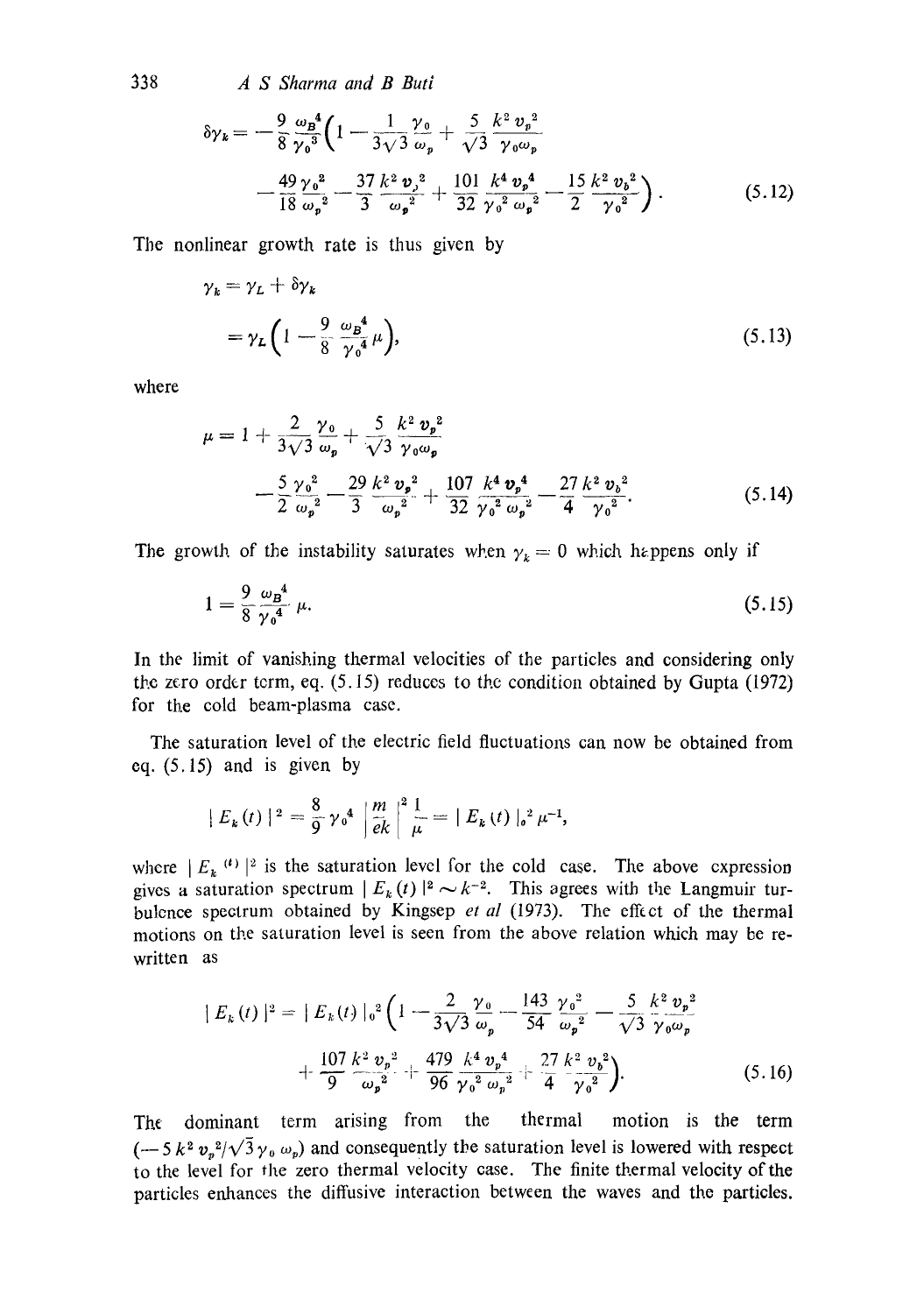On using eq. (5.15), eq. (5.11) becomes

$$
\delta \omega_{k} = -\frac{10}{3\sqrt{3}} \gamma_{0} \left( 1 + \frac{19}{30\sqrt{3}} \frac{\gamma_{0}}{\omega_{p}} - \frac{22}{5\sqrt{3}} \frac{k^{2} v_{p}^{2}}{\gamma_{0} \omega_{p}} \right).
$$

and thus the oscillation frequency at saturation is given by

$$
\omega_{k\theta} = \omega_p \left( 1 - \frac{13}{3\sqrt{3}} \frac{\gamma_0}{\omega_p} - \frac{46}{27} \frac{\gamma_0^2}{\omega_p^2} + \frac{97}{18} \frac{k^2 v_p^2}{\omega_p^2} \right) \tag{5.17}
$$

#### **6. Energy balance**

In the present problem of beam-plasma interaction the initial energy comprises of the streaming energy of the beam electrons  $(T_b^{st} = \frac{1}{2} n_{ob} m u^2)$ , the thermal energy of the plasma electrons  $(T_p^{th} = \frac{1}{2} n_{op} m v_p^2)$ , the thermal energy of the beam electrons  $(T_b^{\text{th}} = \frac{1}{2} n_{\text{ob}} m v_b^2)$  and the initial fluctuation energy of the waves

$$
\left(\mathscr{E}_{i}=\sum_{k}\frac{\mid E_{k}(t)\mid^{2}}{8\pi}\right).
$$

Initially the system is taken to be in thermal equilibrium so that  $\mathcal{E}_i$  is the thermal noise. Usually this energy is very small compared to the mean particle kinetic energy, *i.e.* 

$$
\mathcal{E}_{\mathbf{i}} \ll T^{\text{th}} = T_{p}^{\text{ th}} + T_{b}^{\text{ th}}.
$$

The wave grows by extracting energy from the streaming motion of the beam and as the amplitude becomes appreciable, it influences the orbits of the particles thus changing their distribution and energy content. These physical processes are represented by the diffusion equation  $(2.6)$  with the diffusion coefficient given by eq. (4.3).

The streaming velocity of the beam after the nonlinear interaction is

$$
u_{\bullet} = \int dv \langle f_{a}(v, t) \rangle v
$$
  
 
$$
\simeq u + \frac{1}{2 \gamma_{\nu}} \int dv f_{b_{\theta}}(v) \frac{\partial}{\partial v} D(v).
$$

After substituting for  $D(v)$  from eq. (4.3), the integral may be expressed in terms of the dispersion function  $Z(\zeta)$  and its derivatives. Once again if we use the asymtotic expansion for  $Z(\zeta)$ , we obtain

$$
u_{s} = u + \frac{\omega_{B}^{4}}{k} \frac{(\omega_{k} - ku)}{\{(\omega_{k} - ku^{2}) + \gamma_{k}^{2}\}^{2}} \left\{ 1 + 6k^{2} v_{b}^{2} \frac{(\omega_{k} - ku)^{2} - \gamma_{k}^{2}}{\{(\omega_{k} - ku)^{2} + \gamma_{k}^{2}\}^{2}} \right\} (6.1)
$$

On using eqs (3.15) and (5.15) this gives

$$
u_{\bullet} = u - \frac{3\sqrt{3}}{16} \frac{\omega_B^4}{k y_0^3} \left( 1 + \sqrt{3} \frac{\gamma_0}{\omega_p} + \frac{\gamma_0^2}{\omega_p^2} + \frac{9}{2} \frac{k^2 v_p^2}{\omega_p^2} \right); \tag{6.2}
$$

the energy being

$$
\tilde{T}_b^{\text{st}} = T_b^{\text{st}} - 2\mathscr{E} \bigg( 1 + \frac{3\sqrt{3}}{4} \frac{\gamma_0}{\omega_p} - \frac{1}{3} \frac{\gamma_0^2}{\omega_p^2} + \frac{23}{4} \frac{k^2 v_p^2}{\omega_p^2} \bigg), \tag{6.3}
$$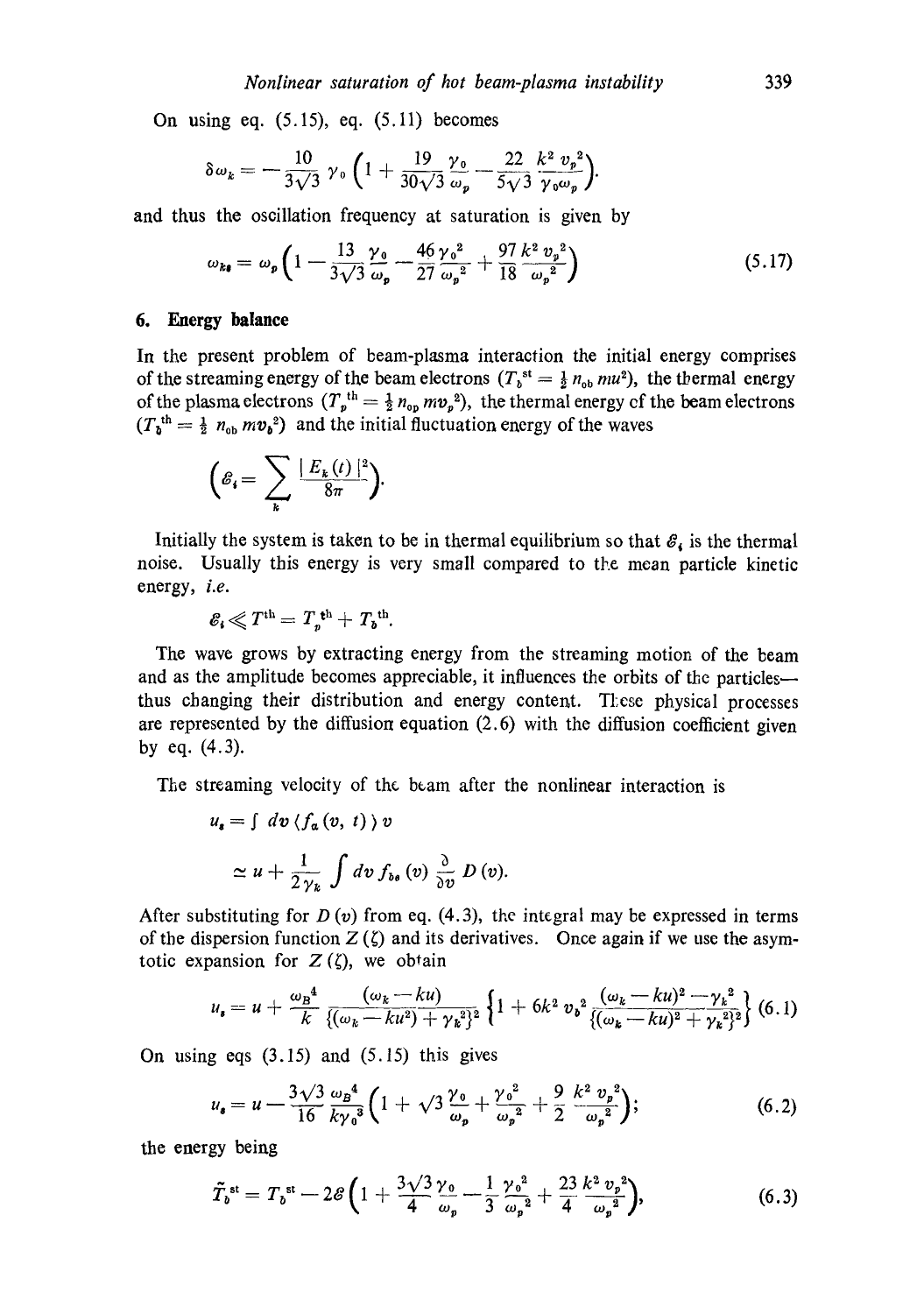where

$$
\mathscr{E} = \sum_{\mathbf{k}} \frac{|E_{\mathbf{k}}(t)|^2}{8\pi}
$$

is the fluctuation energy after the nonlinear process. The changes in the energy of the different components shall be expressed in terms of  $\mathcal{E}$ .

The thermal energies of the plasma and the beam particles may be obtained in the same way. They are given by

$$
\tilde{T}_{p}^{\text{th}} = \langle \frac{1}{2} n_{op} m v^{2} \rangle
$$
\n
$$
= T_{p}^{\text{th}} + \mathcal{E} \left( 1 + \frac{2}{\sqrt{3}} \frac{\gamma_{0}}{\omega_{p}} + \frac{2}{3} \frac{\gamma_{0}^{2}}{\omega_{p}^{2}} + 8 \frac{k^{2} v_{p}^{2}}{\omega_{p}^{2}} \right),
$$
\n(6.4)

and

$$
\tilde{T}_{\mathbf{b}}^{\text{th}} = \langle \frac{1}{2} n_{\text{ob}} m v^2 \rangle
$$
\n
$$
= T_{\mathbf{b}}^{\text{th}} + \frac{7}{2\sqrt{3}} \frac{\gamma_0}{\omega_p} \mathcal{E} \left( 1 + \frac{8}{21\sqrt{3}} \frac{\gamma_0}{\omega_p} + \frac{11}{7\sqrt{3}} \frac{k^2 v_p^2}{\gamma_0 \omega_p} \right). \tag{6.5}
$$

From eq. (6.3) it is obvious that the energy lost by the streaming motion of the beam increases because of the thermal motion. Also there is an increase in the thermal energies of the plasma and the beam, as is evident from eqs (6.4) and (6.5). On the other hand eq. (5.16) shows a decrease in fluctuation energy with thermal motion. Thus the finite temperature of the particles result in an enhanced transfer of energy from the streaming motion into the thermal motion. The quasilinear theory predicts an equal sharing of the energy lost by the resonant particles among the nonresonant particles and the fluctuations (Davidson 1972). Equations  $(5.16)$ ,  $(6.3)$ ,  $(6.4)$  and  $(6.5)$  suggest a modification of this result: the particles pick up more energy than the waves during the nonlinear interaction.

### **7. Discussion and conclusions**

The nonlinear interaction of the growing waves with the nontrapped particles is the cause of the nonlinear processes studied here. The saturation of the beamplasma instability due to trapping as discussed by Drummond *et al* (1970) requires a single wave with large enough amplitude to trap the beam particles. Here we have discussed the diffusive interaction between the waves and particles. This could be considered as an alternative way of saturating the beem-plasma instability.

The basis for using the diffusion type interaction rather than the trapping process are :

(i) The waves discussed here arc the ones that grow from the thermal noise and thus have a very small amplitude to begin with. In the experiments where the saturation due to particle trapping are observed [Mizuno *et al* (1972) and Carr *et al*  (1973)], the wave is a large amplitude launched single wave. Also In these experiments the particles are found to be detrapped when other waves appear in the system. According to the oretical model of O.'Neil *et al* (1972), similar detrapping of particles would take place due to nonlocal interactions.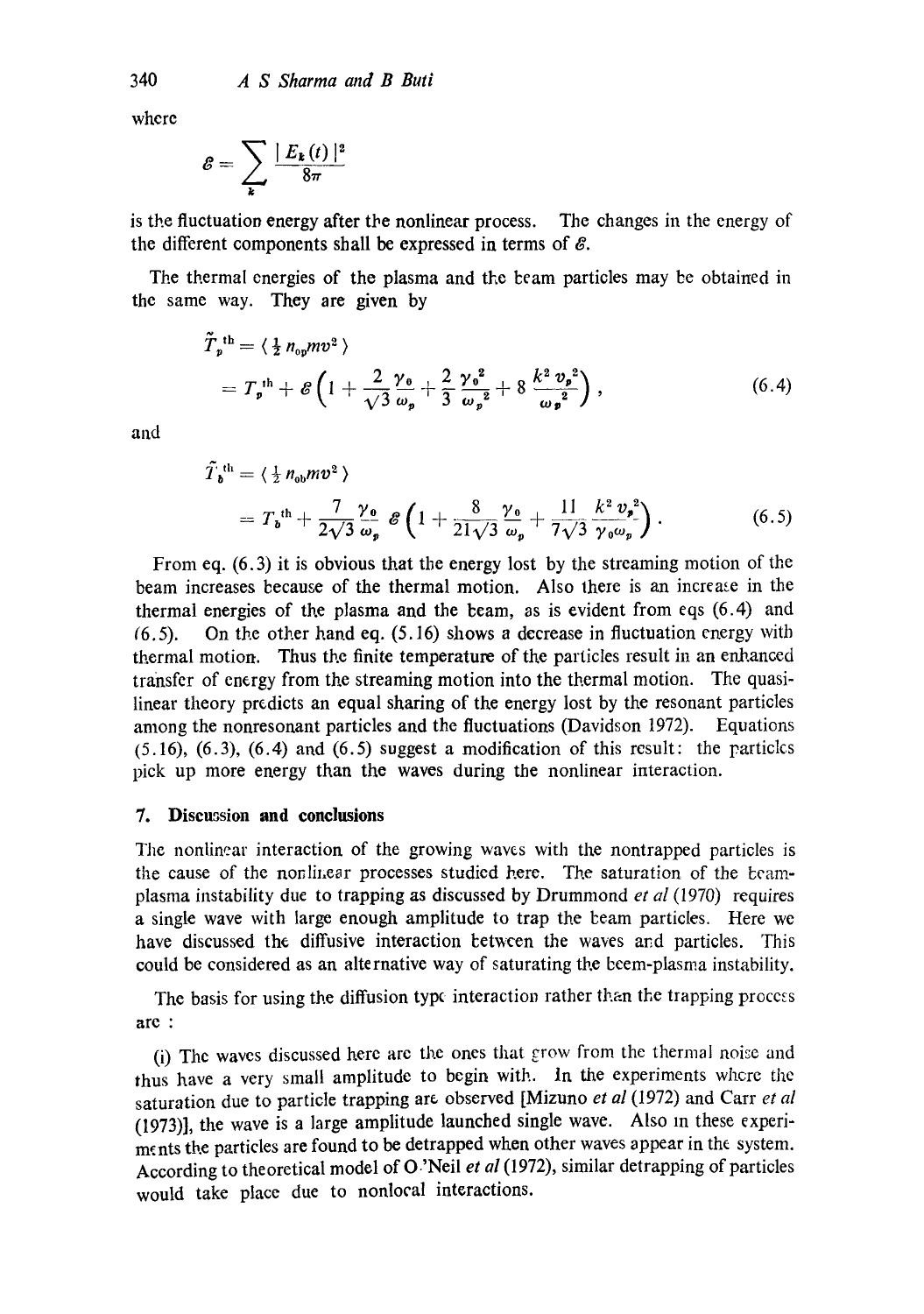(ii) Wb.en the waves grcw up from the thermal noise, a number of waves around the,  $\omega_{\bullet} \simeq ku$ , mode grow and thus generate a spectrum of waves. The presence of a spectrum of waves, though narrow, is a favourable condition for the diffusion process to occur. Moreover diffusion can take place at not-so-large amplitude of the wave because unlike the trapping process it does not necd a large critical amplitude.

(iii) The random thermal motion of the particles also contribute to the stochasticity, which is the essential requirement for diffusion. The phenomenon in this sense is analogous to the linear Landau damping, which is absent for particle distributions represented by delta function.

Biskamp and Welter (1972) had shown that the diffusion model would be valid if  $k \triangle ( \omega/k)_a > \omega_B$ ,  $\triangle (\omega/k)_a$  being the spread in the phase velocity at saturation. In our case, from eq. (5.17), we find that

$$
k \bigtriangleup \left(\frac{\omega}{k}\right)_{\!\!\mathbf{s}} \approx \frac{\bigtriangleup k}{k} \omega_{\mathbf{p}} \approx \frac{\omega_{\mathbf{B}}}{\epsilon} \frac{\bigtriangleup k}{k}
$$

In beam-plasma case, it was pointed out by Drummond *et al* (1970) that  $(Ak/k) \sim \epsilon$ and hence it is a reasonable model to be used.

We have considered the beam particles to be nontrapped. As discussed by Gupta (1972), the required condition for non-trapping is

$$
(kv - \omega_k)^2 > (k^2 D)^{2/3} - \gamma_k^2,
$$

which can be rewritten as  $2\gamma_0^2 > (k^2 D)^{2/3}$ . And for nonresonant particles eq. (4.3), gives

$$
(k^2 D)^{2/3} \simeq \left(\frac{e^2 k^2 |E_k(t)|^2 \gamma_0}{m^2} \frac{\gamma_0}{\omega_p}\right)^{2/3} = \omega_B^2 \left(\frac{\omega_B \gamma_0}{\omega_p^2}\right)^{2/3},
$$

Since at saturation  $\omega_B \sim \gamma_0$ , the condition for nontrapping is easily satisfied.

The beam-plasma instability discussed here results in the turbulence of the electron plasma or Langmuir waves. The electric potential  $\phi$  of these turbulent waves are governed by the nonlinear Schröedinger equation (Asano and Taniuti 1969)

$$
i\frac{\partial\phi}{\partial t}+\frac{1}{2}\frac{\partial^2\omega}{\partial k^2}\frac{\partial^2\phi}{\partial \xi^2}-\frac{\partial\omega}{\partial|\phi|^2}|\phi|^2\phi=0.
$$

When  $(\partial^2 \omega/\partial k^2)$   $(\partial \omega/\partial |\phi|^2)$  < 0, the system is modulationally unstable. From eqs (3.15) and (5.11) it is seen that the Langmuir turbulence is modulationally stable; this is in agreement with the results of Asano and Tanuti (1969).

The thermal motions of the particles, which are inevitably present in a plasma have an appreciable effect on the evolution of the system. The pr sence of the thermal motion results in the reduction of the saturation level of the electric field. This is because of the fact that the diffusion in velocity space, which brings about the saturation, is strengthened by the randomness in the particle motion. The streaming motion of the beam loses more energy in the presence of thermal motion. This energy is shared by the fluctuations and the particles (thermal motion), the latter taking the bigger fraction due to the finite temperature. It is known that the nonlinear saturation of the beam-plasma instability results in a heating of the